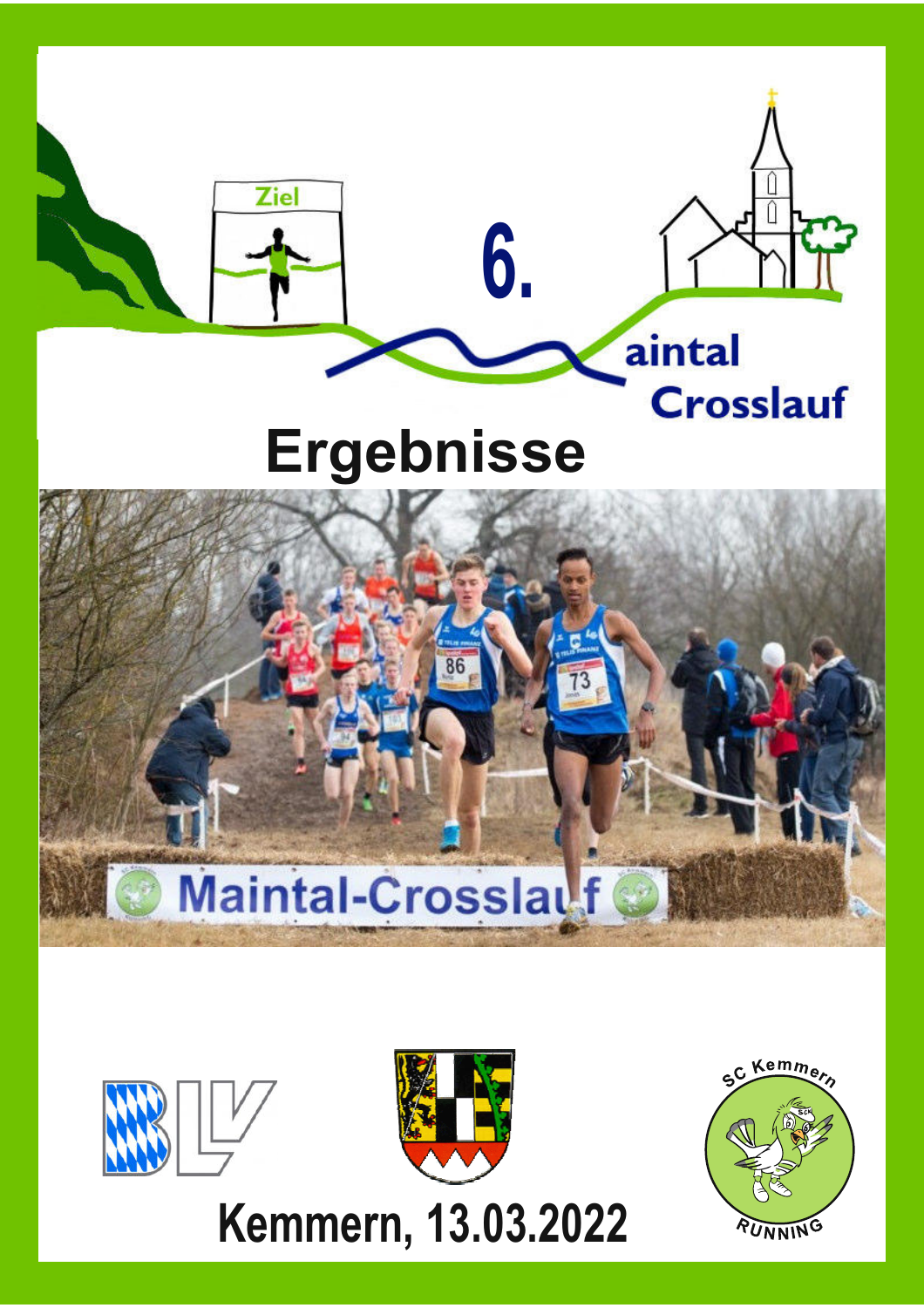# Ergebnisliste 6. Maintal-Crosslauf 2022 / Langstrecke 8800 m

|    | <b>Platz Startnr</b> | Name                        | Jahrgang | Verein                       | <b>Platz AK AK</b> |          | Platz M/W        | Zeit                | Pace km/h    |       |
|----|----------------------|-----------------------------|----------|------------------------------|--------------------|----------|------------------|---------------------|--------------|-------|
|    | 317                  | Flurschütz, Elvira          | 1989     | <b>SC Kemmern</b>            |                    | W30      |                  | 00.35.14            | 4:00         | 14.99 |
| 2  | 314                  | Neundörfer, Rebecca         | 1990     | Böhnlein Sports Bamberg      |                    | W30      |                  | 00:36:27            | 4:08 14.49   |       |
| l3 | 308                  | <b>Elfers, Margrit</b>      | 1993     | <b>SC Kemmern</b>            |                    | Frauen 3 |                  | $00:37:04$ 4:12     |              | 14.24 |
| 4  | 339                  | Schlichting-Förtsch, Carmen | 1978     | <b>SC Kemmern</b>            |                    | W40      | 14               | 00:38:14 4:20 13.81 |              |       |
| 5  | 304                  | Raithel, Annalena           | 1998     | Spvg Eicha                   | 2                  | Frauen 5 |                  | 00:38:53 4:25 13.58 |              |       |
| 6  | 303                  | <b>Raithel, Isabel</b>      | 1998     | Spvg Eicha                   | 3                  | Frauen 6 |                  | 00:38:53 4:25 13.58 |              |       |
| 7  | 344                  | Karner, Nicole              | 1976     | Zabelstein Runners           | $\overline{2}$     | W40      |                  | 00:39:46 4:31       |              | 13.28 |
| l8 | 345                  | Glöckner, Manuela           | 1976     | <b>SC Kemmern</b>            | 3                  | W40      | 8                | 00:39:56 4:32       |              | 13.22 |
| 19 | 340                  | Schürle, Ursula             | 1978     | <b>DJK Teutonia Gaustadt</b> | $\overline{4}$     | W40      | 9                | 00:40:35 4:36       |              | 13.01 |
| 10 | 334                  | <b>Trunk, Andrea</b>        | 1979     | <b>DJK SC Vorra</b>          | 5                  | W40      | 10               | 00:42:00            | $4:46$ 12.57 |       |
| 11 | 337                  | Nitzsche, Sabine            | 1979     | TV 1848 Coburg               | 6                  | W40      | 11               | 00:42:54 4:52 12.31 |              |       |
| 12 | 347                  | Lef, Isabell                | 1975     | TSV Güntersleben             |                    | W40      | 12 <sub>12</sub> | 00:46:01 5:13 11.47 |              |       |
| 13 | 315                  | Postler, Nicole             | 1990     | <b>SC Kemmern</b>            | 3                  | W30      | 13               | 00:46:17 5:15 11.41 |              |       |
| 14 | 362                  | Schwarzmann, Elke           | 1965     | <b>IFA Nonstop Bamberg</b>   | 8                  | W40      | 14               | 00:47:06 5:20 11.21 |              |       |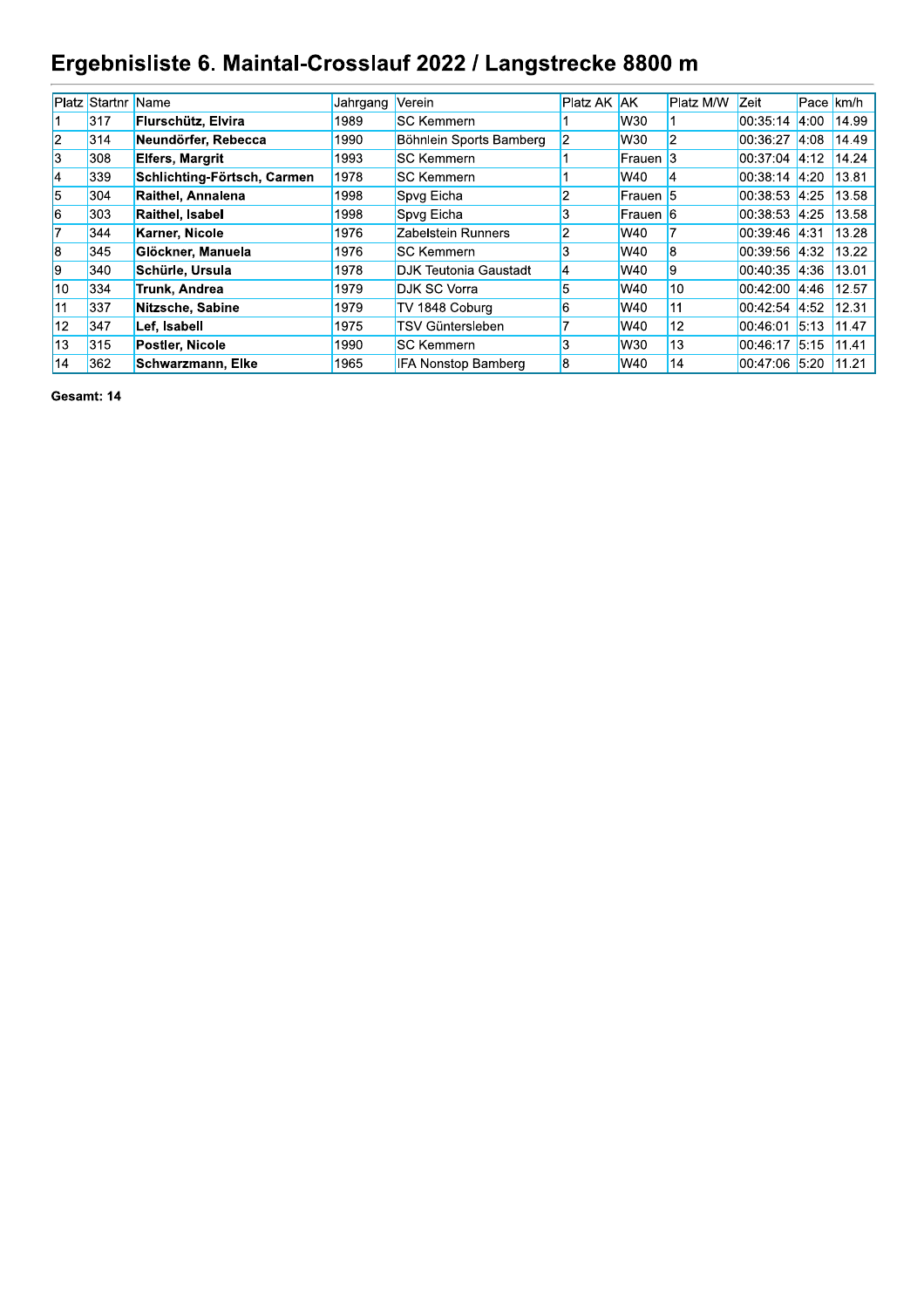# Results list for the 6. Maintal-Crosslauf 2022 / Langstrecke 8800 m Team: Langstrecke Frauen

**Special classification:** 

#### 1. SC Kemmern  $\mathbf{R}$

|            | Result: 69                  |      |            |        |           |           |      |              |               |  |  |  |  |
|------------|-----------------------------|------|------------|--------|-----------|-----------|------|--------------|---------------|--|--|--|--|
| <b>bib</b> | name                        | vear | lak        | result | result ak | result mw | pace | <b>Speed</b> | <b>l</b> time |  |  |  |  |
| 317        | Flurschütz, Elvira          | 1989 | <b>W30</b> | 13     |           |           | 4:00 | 14.99        | 00:35:14      |  |  |  |  |
| 308        | <b>Elfers, Margrit</b>      | 1993 | Frauen     | 25     |           |           | 4:12 | 14.24        | 00:37:04      |  |  |  |  |
| 339        | Schlichting-Förtsch, Carmen | 1978 | <b>W40</b> | 31     |           |           | 4:20 | 13.81        | 00:38:14      |  |  |  |  |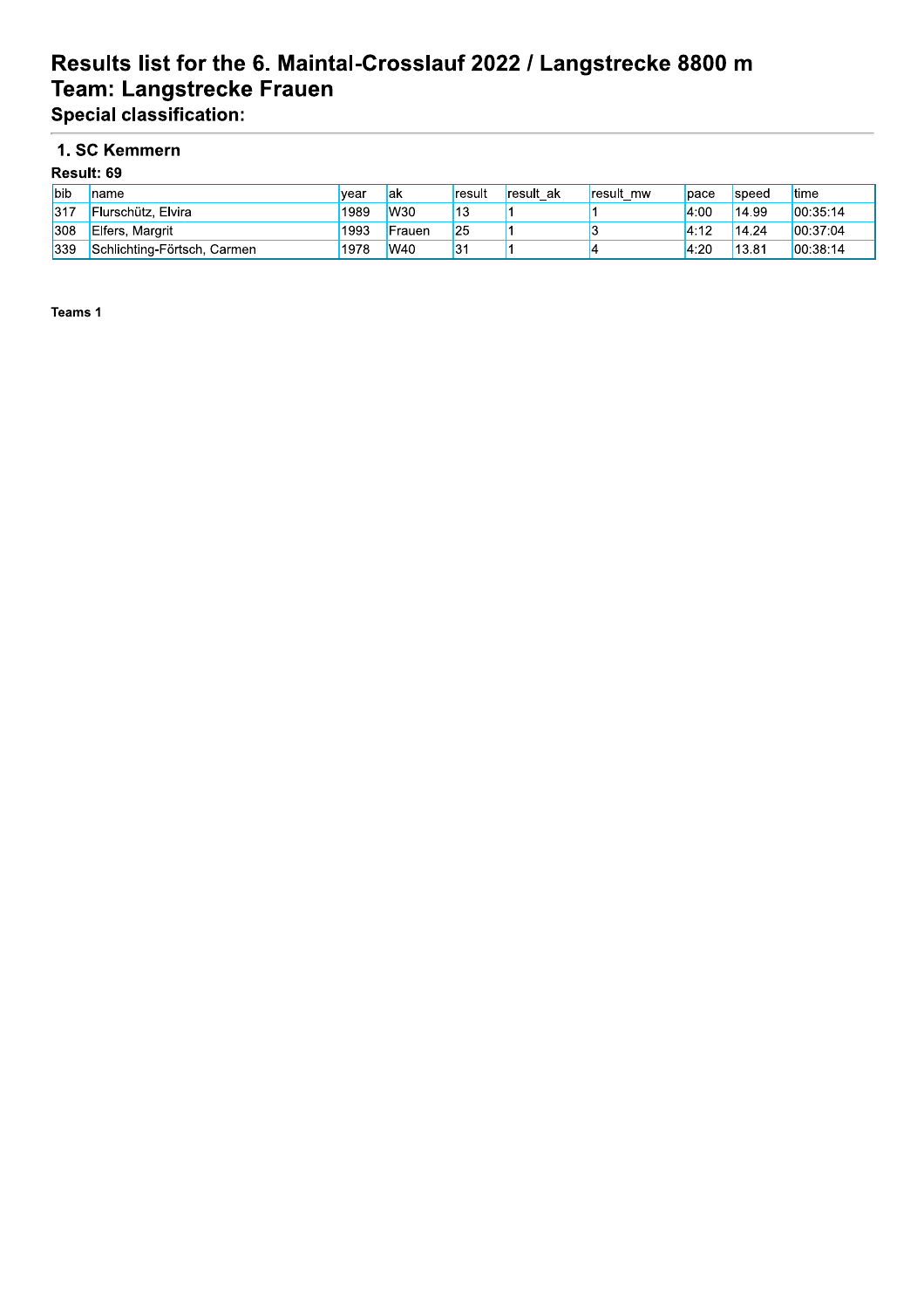# Ergebnisliste 6. Maintal-Crosslauf 2022 / Langstrecke 8800 m

|                         | <b>Platz</b> Startnr Name |                               | Jahrgang Verein |                                                 | Platz AK AK                          |                               | Platz M/W Zeit  |                                | Pace km/h      |
|-------------------------|---------------------------|-------------------------------|-----------------|-------------------------------------------------|--------------------------------------|-------------------------------|-----------------|--------------------------------|----------------|
|                         | 330                       | <b>Starklauf, Sven</b>        | 1981            | <b>DJK SC Vorra</b>                             |                                      | M40                           | 1               | 00:29:59 3:24                  | 17.61          |
| $\overline{2}$          | 310                       | <b>Krapp, Marius</b>          | 1993            | LG Bamberg                                      | 1                                    | Männer <sup>2</sup>           |                 | 00:30:13 3:25                  | 17.47          |
| $\vert$ 3               | 341                       | Wittmann, Jürgen              | 1978            | TV 1848 Coburg                                  | $\overline{2}$                       | M40                           | 3               | 00:31:33 3:35                  | 16.74          |
| 4                       | 351                       | Sahm, Marco                   | 1973            | LG Bamberg                                      | 1                                    | M45                           | $\vert 4 \vert$ | 00:31:53 3:37                  | 16.56          |
| 5                       | 325                       | Militzke, Martin              | 1983            | TV 1848 Coburg                                  | 1                                    | M35                           | 5               | 00:32:20 3:40                  | 16.33          |
| 6                       | 309                       | <b>Knauer, Roman</b>          | 1993            | TSV Mönchröden                                  | $\overline{2}$                       | Männer <sup>6</sup>           |                 | 00:32:20 3:40                  | 16.33          |
| 17                      | 322                       | Grau, Thomas                  | 1984            | ohne Verein                                     | $\overline{2}$                       | <b>M35</b>                    | 7               | 00:32:46 3:43                  | 16.11          |
| $\overline{\mathbf{8}}$ | 358                       | <b>Schmidt, Carsten</b>       | 1967            | LG Haßberge                                     | $\mathbf 1$                          | M <sub>55</sub>               | 8               | 00:32:52 3:43                  | 16.06          |
| l9                      | 352                       | <b>Reichel, Klaus</b>         | 1973            | Triathlon & Vegan Team                          | $\overline{2}$                       | M45                           | $\overline{9}$  | 00:34:19 3:53                  | 15.39          |
| 10                      | 343                       | Rigotti, Roland               | 1976            | TSG 08 Roth                                     | $\overline{\mathbf{3}}$              | M45                           | 10              | 00:34:27 3:54 15.33            |                |
| 11                      | 328                       | Fröhlich, Matthias            | 1982            | <b>SC Kemmern</b>                               | $\overline{3}$                       | M40                           | 11              | 00:34:40 3:56                  | 15.23          |
| 12                      | 356                       | <b>Mayers, Markus</b>         | 1970            | Böhnlein Sports Bamberg                         | 1                                    | <b>M50</b>                    | 12              | 00:34:54 3:58                  | 15.13          |
| 13                      | 335                       | <b>Bühling, Oliver</b>        | 1979            | HUK-COBURG Run and Bike-Team                    | 4                                    | M40                           | 13              | 00:35:16 4:00 14.97            |                |
| 14                      | 306                       | Häfner, Patrick               | 1993            | ohne Verein                                     | $\overline{3}$                       | Männer <sup>14</sup>          |                 | 00:35:26 4:01                  | 14.9           |
| 15                      | 350                       | Alt, Joachim                  | 1973            | Freaky Friday Runners Bamberg                   | $\vert$ 4                            | M45                           | 15              | 00:35:36 4:02                  | 14.83          |
| 16                      | 333                       | Büttner, Mike                 | 1981            | Böhnlein Sports Bamberg                         | 5                                    | M40                           | 16              | 00:35:53 4:04 14.71            |                |
| 17                      | 348                       | Loch, Edgar                   | 1975            | <b>SC Kemmern</b>                               | 5                                    | M45                           | 17              | 00:35:59 4:05                  | 14.67          |
| 18                      | 354                       | <b>Wachter, Axel</b>          | 1971            | <b>Skiclub Lauf</b>                             | 2                                    | <b>M50</b>                    | 18              | 00:36:06 4:05                  | 14.63          |
| 19                      | 307                       | Schek, Maximilian             | 1993            | <b>RMV Concordia Strullendorf</b>               | $\overline{\phantom{a}}$             | Männer <sup>19</sup>          |                 | 00:36:09 4:06                  | 14.61          |
| 20                      | 319                       | <b>Fischer-Mahr, Tobias</b>   | 1987            | <b>TSV Sonnefeld</b>                            | 3                                    | M <sub>35</sub>               | 20              | 00:36:11 4:06                  | 14.59          |
| 21                      | 305                       | <b>Ganschow, Holger</b>       | 1996            | MaliCrew e.V.                                   | 5                                    | Männer <sup>21</sup>          |                 | 00:36:13 4:07                  | 14.58          |
| 22                      | 342                       | <b>Brunnecker, Frank</b>      | 1977            | LG Bamberg                                      | 6                                    | M45                           | 22              | 00:36:53 4:11                  | 14.32          |
| 23                      | 327                       | Götz, Michael                 | 1983            | <b>SSV Forchheim</b>                            | $\vert$ 4                            | M35                           | 23              | 00:37:23 4:15                  | 14.12          |
| 24                      | 360                       | <b>Halves, Klaus</b>          | 1967            | TV 1848 Coburg                                  | 2                                    | M <sub>55</sub>               | 24              | 00:37:29 4:15                  | 14.09          |
| 25                      | 372                       | Haas, Siegfried               | 1956            | <b>RSC Neukirchen</b>                           | 3                                    | M <sub>55</sub>               | 25              | 00:37:32 4:16                  | 14.07          |
| 26                      | 321                       | <b>Nowak, Marcus</b>          | 1985            | Concordia Strullendorf                          | 5                                    | M35                           | 26              | 00:37:37 4:16                  | 14.04          |
| 27                      | 302                       | Grenzer, Lukas                | 1998            | ohne Verein                                     | 6                                    | Männer <sup>27</sup>          |                 | 00:38:05 4:19                  | 13.86          |
| 28                      | 363                       | Dotterweich, Werner           | 1965            | <b>TSV Scheßlitz</b>                            | $\overline{\phantom{a}}$             | M <sub>55</sub>               | 28              | 00:38:27 4:22                  | 13.73          |
| 29                      | 346                       | Ruder, Thomas                 | 1976            | ohne Verein                                     | $\overline{7}$                       | M45                           | 29              | 00:38:41 4:24                  | 13.65          |
| 30                      | 369                       | Wolfer-Heimann, Andreas       | 1959            | <b>TSV Burghaslach</b>                          | 5                                    | M <sub>55</sub>               | 30              | 00:39:23 4:28                  | 1341           |
| 31                      | 331                       | Sun, Li                       | 1981            | ohne Verein                                     | 6                                    | M40                           | 31              | 00:40:06 4:33                  | 13.17          |
| 32                      | 370                       | Popp, Claus                   | 1958            | Freaky Friday Runners Bamberg                   | 6                                    | M <sub>55</sub>               | 32              | 00:41:03 4:39                  | 12.86          |
| 33                      | 336                       | Selig, Christian              | 1979            | <b>SC Kemmern</b>                               | $\overline{7}$                       | M40                           | 33              | 00:41:05 4:40                  | 12.85          |
| 34<br>35                | 313<br>357                | Pauer, Marcel                 | 1991<br>1969    | Böhnlein Sports Bamberg<br><b>TSV Sonnefeld</b> | 1                                    | <b>M30</b>                    | 34<br>35        | 00:41:09 4:40                  | 12.83          |
|                         |                           | Sachs, Fred                   |                 |                                                 | $\overline{3}$<br>$\overline{7}$     | M <sub>50</sub>               |                 | 00:41:27 4:42                  | 12.74          |
| 36                      | 371                       | <b>Wolf, Dieter</b>           | 1958<br>1984    | TV - Burgkunstadt                               |                                      | M <sub>55</sub>               | 36              | 00:41:48 4:45 12.63            |                |
| 37                      | 324                       | Schmitt, Michael              |                 | Freaky Friday Runners Bamberg                   | $\vert 6 \vert$                      | M <sub>35</sub>               | 37              | 00:42:32 4:49 12.41            |                |
| 38                      | 329                       | <b>Schlosser, Wolfgang</b>    | 1982            | <b>SCR Schnaittach</b><br>Team HÜÄH             | $\boldsymbol{8}$                     | M40<br>M40                    | 38              | 00:42:43 4:50                  | 12.36          |
| 39                      | 332<br>349                | Ossa, Matthias                | 1981            |                                                 | 9                                    |                               | 39              | 00:42:46 4:51                  | 12.35          |
| 40                      |                           | Albert, Christian             | 1974            | ohne Verein                                     | $\bf{8}$                             | M45                           | 40              | 00:42:53 4:52                  | 12.31          |
| 41<br>42                | 355<br>373                | Werner, Torsten               | 1971<br>1955    | <b>TSV Neuensorg</b><br><b>SSV Forchheim</b>    | $\overline{\phantom{a}}$<br>$\bf{8}$ | <b>M50</b><br>M <sub>55</sub> | 41<br>42        | 00:43:08 4:54<br>00:43:16 4:55 | 12.24          |
| 43                      | 338                       | Landgraf, Peter               | 1978            | ohne Verein                                     | 10                                   | M40                           | 43              | 00:43:38 4:57                  | 12.2           |
| 44                      | 312                       | Krapp, Martin<br>Heid, Tobias | 1992            | Böhnlein Sports Bamberg                         | $\overline{2}$                       | M30                           | 44              | 00:45:27 5:09                  | 12.1           |
| 45                      | 367                       | Leuchs, Hans                  | 1963            | <b>TSV Burghaslach</b>                          | 9                                    | M <sub>55</sub>               | 45              | 00:46:32 5:17                  | 11.62<br>11.35 |
| 46                      |                           |                               |                 |                                                 |                                      |                               |                 | 00:55:06 6:15 9.58             |                |
|                         | 368                       | Plagemann, Peter              | 1961            | <b>Freaky Friday Runners Bamberg</b>            | 10                                   | M <sub>55</sub>               | 46              |                                |                |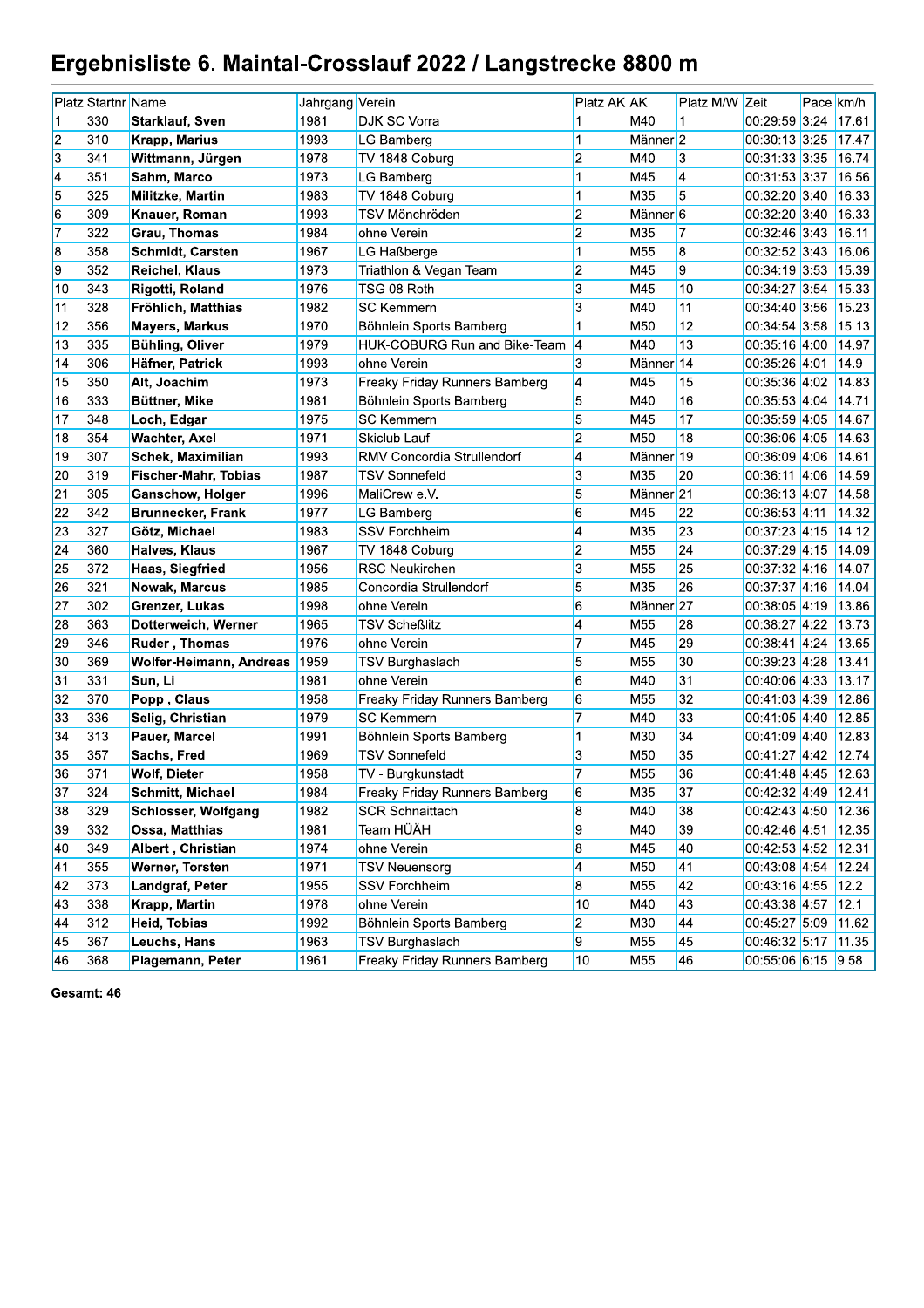## Results list for the 6. Maintal-Crosslauf 2022 / Langstrecke 8800 m Team: Langstrecke Männer

**Special classification:** 

## 1. LG Bamberg

| <b>Result: 30</b> |
|-------------------|
|                   |

| <b>l</b> bib | Iname                    | vear | lak    | result | result ak | result mw   | pace  | speed | <b>Itime</b> |
|--------------|--------------------------|------|--------|--------|-----------|-------------|-------|-------|--------------|
| 1310         | Krapp, Marius            | 1993 | Männer |        |           |             | 3:25  | 17.47 | 100.30:13    |
| 351          | Sahm, Marco              | 1973 | M45    |        |           |             | 13:37 | 16.56 | 00:31:53     |
| 342          | <b>Brunnecker, Frank</b> | 1977 | M45    | 24     |           | $\sim$<br>- | 14:11 | 14.32 | 00.36.53     |

## 2. TV 1848 Coburg

#### Result: 35

| <b>I</b> bib | Iname            | vear | lak             | result | result ak | result mw | pace | speed | <b>Itime</b> |
|--------------|------------------|------|-----------------|--------|-----------|-----------|------|-------|--------------|
| 341          | Wittmann, Jürgen | 1978 | M40             |        |           |           | 3:35 | 16.74 | 00:31:33     |
| 325          | Militzke, Martin | 1983 | <b>M35</b>      |        |           |           | 3:40 | 16.33 | 00:32:20     |
| 360          | Halves, Klaus    | 1967 | M <sub>55</sub> | 27     |           | 24        | 4:15 | 14.09 | 00:37:29     |

### 3. SC Kemmern

#### Result: 71

| <b>I</b> bib | <b>Iname</b>       | vear | lak        | result     | <b>result</b> ak | result mw | pace | speed | <b>Itime</b> |
|--------------|--------------------|------|------------|------------|------------------|-----------|------|-------|--------------|
| 328          | Fröhlich. Matthias | 1982 | IM40       | <b>14</b>  |                  |           | 3:56 | 15.23 | 100:34:40    |
| 348          | Loch. Edgar        | 1975 | <b>M45</b> | <b>1</b> 8 |                  |           | 4:05 | 14.67 | 00:35:59     |
| 336          | Selig, Christian   | 1979 | <b>M40</b> | 42         |                  | 33        | 4:40 | 12.85 | 00:41:05     |

## 4. Böhnlein Sports Bamberg

### Result: 72

| <b>l</b> bib | name           | vear | lak        | result | result ak | result mw | pace | speed | time     |
|--------------|----------------|------|------------|--------|-----------|-----------|------|-------|----------|
| 356          | Mayers, Markus | 1970 | <b>M50</b> | 12     |           | . .       | 3:58 | 15.13 | 00:34:54 |
| 333          | Büttner, Mike  | 1981 | M40        | 14.Z   |           | 16        | 4:04 | 14.71 | 00:35:53 |
| 313          | Pauer, Marcel  | 1991 | M30        | 43     |           | 34        | 4:40 | 12.83 | 00:41:09 |

## 5. Freaky Friday Runners Bamberg

### Result: 104

| <b>l</b> bib | name             | <b>Ivear</b> | lak        | result          | result ak | result mw | pace | speed | time     |
|--------------|------------------|--------------|------------|-----------------|-----------|-----------|------|-------|----------|
| 350          | Alt. Joachim     | 1973         | <b>M45</b> | 16              |           | כ ו       | 4:02 | 14.83 | 00:35:36 |
| 370          | Claus<br>Popp    | 1958         | <b>M55</b> | 14 <sup>1</sup> |           | 32        | 4:39 | 12.86 | 00:41:03 |
| 324          | Schmitt, Michael | 1984         | <b>M35</b> | 47              |           | 137       | 4:49 | 12.41 | 00:42:32 |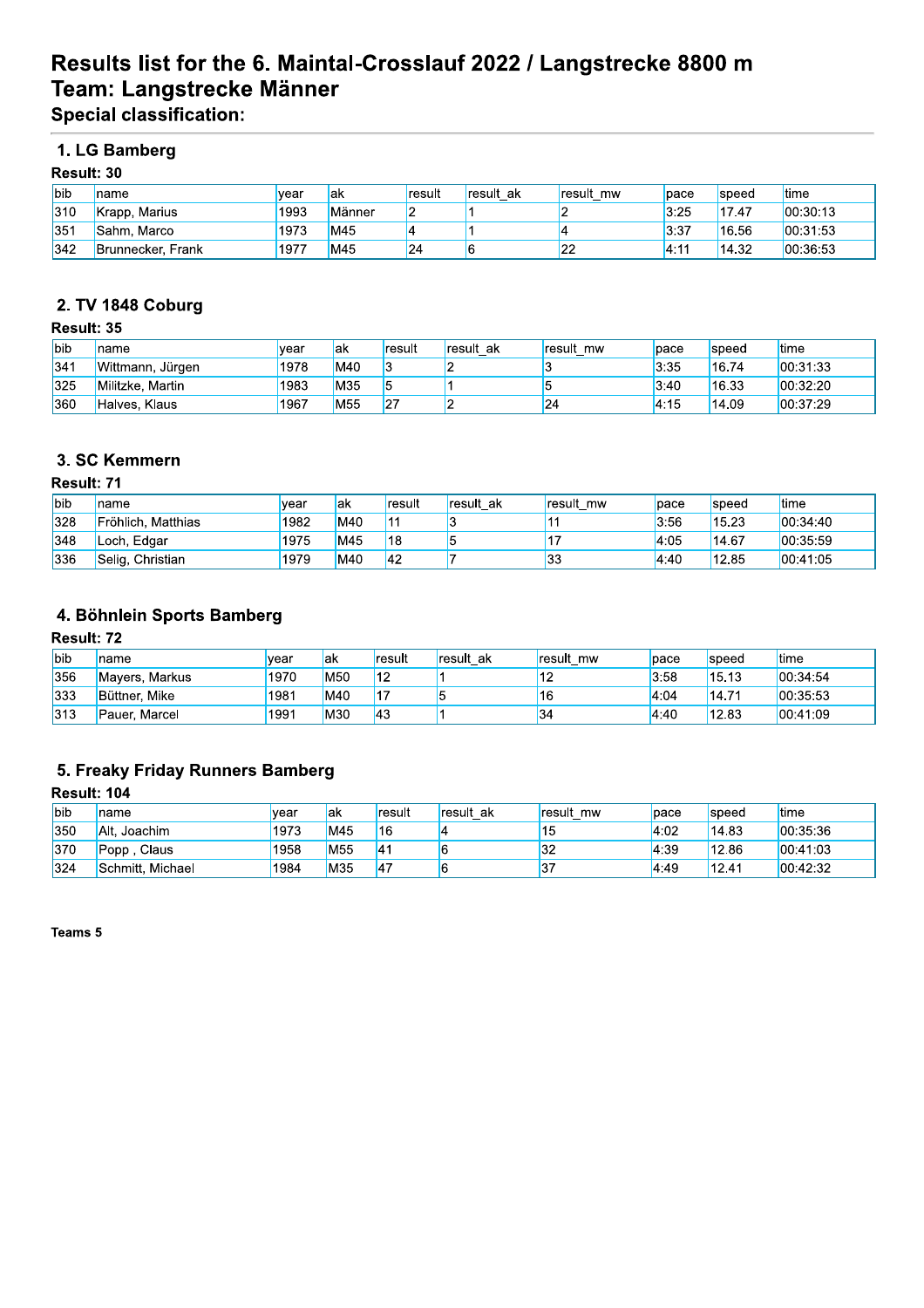## Ergebnisliste 6. Maintal-Crosslauf 2022 / Mittelstrecke 3800 m

| Platz                   | Startnr        | <b>Name</b>             | Jahrgang | Verein                       | <b>Platz AK</b> | <b>AK</b>       | Platz M/W               | Zeit     | Pace | km/h  |
|-------------------------|----------------|-------------------------|----------|------------------------------|-----------------|-----------------|-------------------------|----------|------|-------|
|                         | 10             | Pflaum, Kathrin         | 2002     | <b>SC Kemmern</b>            |                 | Frauen          |                         | 00:15:01 | 4:00 | 14.98 |
| $\overline{\mathbf{c}}$ | 46             | Glöckner, Manuela       | 1976     | <b>SC Kemmern</b>            |                 | W45             | $\overline{2}$          | 00:16:20 | 4:21 | 13.78 |
| $\overline{\mathbf{3}}$ | 9              | Gonnert, Anna           | 2003     | Zabelstein Runners           |                 | <b>WJ U20</b>   | $\vert$ 3               | 00:16:35 | 4:25 | 13.57 |
| 4                       | 45             | Kurpanik, Petra         | 1977     | TSV 1860 Staffelstein        | $\overline{2}$  | W45             | 4                       | 00:16:38 | 4:26 | 13.53 |
| $\overline{5}$          | 52             | Härtl, Anke             | 1966     | Rennsteiglaufverein          |                 | W <sub>55</sub> | $\overline{5}$          | 00:16:52 | 4:30 | 13.34 |
| $\overline{6}$          | 22             | Lotter, Zsanett         | 1990     | <b>SSV Forchheim</b>         | 2               | Frauen          | 6                       | 00:17:24 | 4:38 | 12.93 |
| $\overline{7}$          | 36             | Chmiel, Andrea          | 1983     | Böhnlein Sports Bamberg      | 3               | Frauen          |                         | 00.17:37 | 4:42 | 12.77 |
| $\overline{8}$          | 50             | Köpenick, Diana         | 1970     | TV 1848 Coburg               |                 | W <sub>50</sub> | $\overline{\mathbf{8}}$ | 00.17.47 | 4:44 | 12.65 |
| $\overline{9}$          | 49             | Eigner-Loch, Martina    | 1971     | <b>SC Kemmern</b>            | 2               | W50             | 9                       | 00:18:00 | 4:47 | 12.5  |
| 10                      | 5              | <b>Gampert, Paulina</b> | 2006     | TV Schwürbitz                |                 | <b>WJ U18</b>   | 10                      | 00:18:04 | 4:49 | 12.45 |
| 11                      | 48             | Fischer-Mahr, Kerstin   | 1973     | <b>TSV Sonnefeld</b>         | 3               | W45             | 11                      | 00:18:11 | 4:50 | 12.37 |
| 12                      | 23             | Postler, Nicole         | 1990     | <b>SC Kemmern</b>            | $\overline{4}$  | Frauen          | 12                      | 00:18:17 | 4:52 | 12.31 |
| 13                      | $\overline{2}$ | Fischer, Lena           | 2006     | TV 1848 Coburg               | $\overline{2}$  | <b>WJ U18</b>   | 13                      | 00:18:23 | 4:54 | 12.24 |
| 14                      | 51             | Nehr, Geli              | 1968     | <b>SC Kemmern</b>            | 3               | W <sub>50</sub> | 14                      | 00:19:01 | 5:04 | 11.83 |
| 15                      | 53             | <b>Geuß, Christine</b>  | 1966     | <b>SC Kemmern</b>            | 2               | W <sub>55</sub> | 15                      | 00:19:07 | 5:05 | 11.77 |
| 16                      | 55             | Rümmer, Michaela        | 1965     | <b>DJK Teutonia Gaustadt</b> | 3               | W <sub>55</sub> | 16                      | 00:19:54 | 5:18 | 11.31 |
| 17                      | 66             | Christ, Daniela         | 1956     | TV 1848 Coburg               |                 | W65             | 17                      | 00:20:43 | 5:31 | 10.86 |
| 18                      | 43             | <b>Meisel, Stefanie</b> | 1978     | ohne Verein                  | 5               | Frauen          | 18                      | 00:21:03 | 5:36 | 10.69 |
| 19                      | 15             | Heilmann, Julia         | 1993     | <b>SSV Forchheim</b>         | 6               | Frauen          | 19                      | 00:21:17 | 5:40 | 10.57 |
| 20                      | 31             | Geuss, Julia            | 1987     | ohne Verein                  | 17              | Frauen          | 20                      | 00:23:07 | 6:09 | 9.73  |
| 21                      | 21             | Krönert, Lena           | 1990     | ohne Verein                  | 8               | Frauen          | 21                      | 00:23:08 | 6:10 | 9.73  |
| 22                      | 75             | Vogler, Sibylle         | 1944     | <b>SC Kemmern</b>            |                 | W75             | 22                      | 00:23:22 | 6:13 | 9.63  |
| 23                      | 27             | Degmayr, Johanna        | 1988     | <b>DJK Teutonia Gaustadt</b> | 9               | Frauen          | 23                      | 00:25:56 | 6:55 | 8.68  |
| 24                      | 68             | Grimmer, Inge           | 1954     | TV 1848 Coburg               | 2               | W65             | 24                      | 00:28:54 | 7:42 | 7.79  |
|                         |                |                         |          |                              |                 |                 |                         |          |      |       |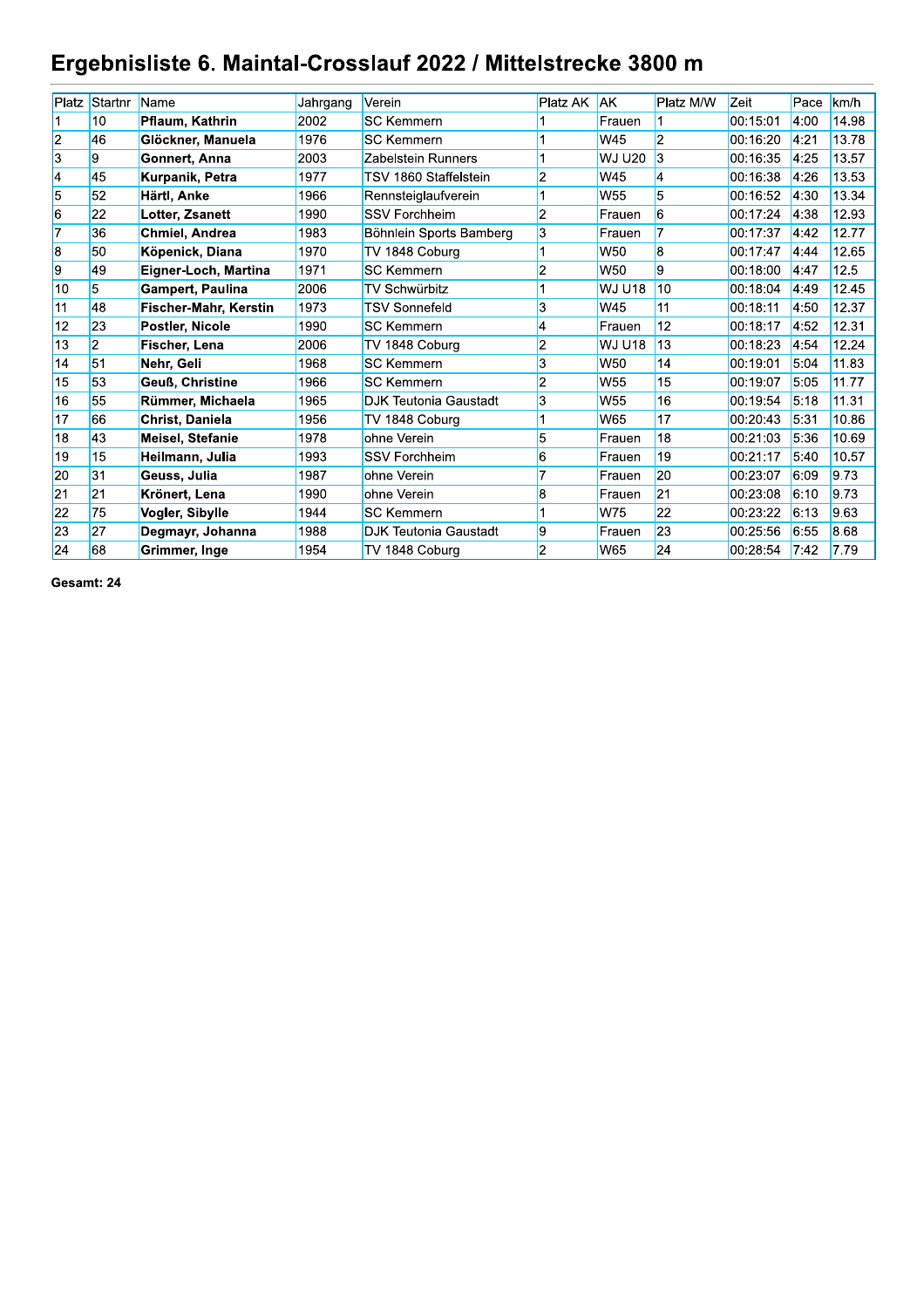## Ergebnisliste 6. Maintal-Crosslauf 2022 / Mittelstrecke 3800 m

|                             | Platz Startnr           | Name                      | Jahrgang | Verein                         | Platz AK                 | <b>AK</b>             | Platz M/W       | Zeit     | Pace km/h |       |
|-----------------------------|-------------------------|---------------------------|----------|--------------------------------|--------------------------|-----------------------|-----------------|----------|-----------|-------|
| 11                          | 16                      | Krapp, Marius             | 1993     | LG Bamberg                     |                          | Männer                | 11              | 00:12:20 | 3:17      | 18.24 |
| $\overline{\mathbf{c}}$     | 44                      | Wittmann, Jürgen          | 1978     | TV 1848 Coburg                 | $\overline{\mathbf{2}}$  | Männer <sup>1</sup> 2 |                 | 00.12.23 | 3:17      | 18.17 |
| $\overline{3}$              | 11                      | Ochmann, Simon            | 2002     | LG Bamberg                     | $\overline{3}$           | Männer                | $\overline{3}$  | 00:12:29 | 3:19      | 18.02 |
| $\vert 4 \vert$             | 28                      | <b>Arnold, Dominic</b>    | 1987     | TV 1848 Coburg                 | $\overline{4}$           | Männer                | $\vert 4 \vert$ | 00.12.33 | 3:21      | 17.93 |
| $\overline{5}$              | 32                      | Kunisch, Christian        | 1985     | <b>TV Ochsenfurt</b>           | $\overline{5}$           | Männer                | $\sqrt{5}$      | 00:12:44 | 3:23      | 17.67 |
| $\overline{6}$              | 33                      | <b>Nowak, Christopher</b> | 1984     | LG Bamberg                     | 6                        | Männer <sup>6</sup>   |                 | 00:12:47 | 3:24      | 17.6  |
| $\overline{7}$              | 12                      | Müller, Lorenz            | 1995     | <b>IFA Nonstop Bamberg</b>     | 7                        | Männer                | 17              | 00.13.40 | 3:38      | 16.46 |
| $\overline{\boldsymbol{8}}$ | $\overline{7}$          | Heid, Gabriel             | 2005     | <b>SCR Schnaittach</b>         | 1                        | MJ U18 8              |                 | 00:13:41 | 3:38      | 16.44 |
| $\overline{9}$              | 24                      | Lotter, Steffen           | 1989     | <b>SSV Forchheim</b>           | $\overline{\mathbf{8}}$  | Männer                | $\vert$ 9       | 00:13:50 | 3:41      | 16.27 |
| 10                          | 13                      | Zillig, Johannes          | 1994     | <b>IFA Nonstop Bamberg</b>     | 9                        | Männer                | $\vert$ 10      | 00:13:56 | 3:43      | 16.15 |
| 11                          | 3                       | Jäger, Hannes             | 2006     | TSV 1860 Staffelstein          | $\overline{2}$           | MJ U18                | $\vert$ 11      | 00:14:14 | 3:47      | 15.81 |
| 12                          | $6\overline{6}$         | <b>Wehnert, Johannes</b>  | 2005     | LG Bamberg                     | $\overline{3}$           | MJ U18                | 12              | 00:14:16 | 3:47      | 15.77 |
| 13                          | 58                      | <b>Bayer, Stephan</b>     | 1961     | Rennsteiglaufverein            | 1                        | <b>M60</b>            | 13              | 00:14:24 | 3:50      | 15.63 |
| 14                          | $\mathbf{1}$            | Franke, Teodor            | 2006     | <b>Bayreuther Turnerschaft</b> | $\overline{\phantom{a}}$ | <b>MJ U18</b>         | 14              | 00:14:52 | 3:57      | 15.13 |
| 15                          | 20                      | Weber, Adrian             | 1991     | <b>LG Bamberg</b>              | 10                       | Männer                | 15              | 00:15:43 | 4:11      | 14.32 |
| 16                          | 39                      | Hack, Stephan             | 1979     | Laufteam FFW Weilersbach       | 11                       | Männer                | 16              | 00:15:52 | 4:13      | 14.18 |
| 17                          | 18                      | Wecera, Julian            | 1992     | LG Bamberg                     | 12                       | Männer                | 17              | 00:16:33 | 4:24      | 13.6  |
| 18                          | 69                      | <b>Meixner, Alfons</b>    | 1953     | <b>TSV 1860 Staffelstein</b>   | 1                        | M65                   | 18              | 00:16:54 | 4:30      | 13.31 |
| 19                          | 25                      | <b>Weiser, Michael</b>    | 1988     | LG Bamberg                     | 13                       | Männer                | 19              | 00:16:57 | 4:31      | 13.27 |
| 20                          | 57                      | Behrendt, Jörg            | 1962     | TSV 1860 Ansbach               | $\overline{2}$           | <b>M60</b>            | 20              | 00:17:00 | 4:31      | 13.24 |
| $\overline{21}$             | 67                      | Starklauf, Otto           | 1955     | DJK SC Vorra                   | $\overline{2}$           | M65                   | 21              | 00:17:01 | 4:32      | 13.22 |
| $\overline{22}$             | 61                      | Schlichtig, Karl          | 1960     | DJK Teutonia Gaustadt          | 3                        | M60                   | $\overline{22}$ | 00:17:19 | 4:37      | 12.99 |
| 23                          | $\overline{\mathbf{8}}$ | <b>Wank, Moritz</b>       | 2003     | ohne Verein                    | $\overline{1}$           | MJ U20                | 23              | 00:17:26 | 4:39      | 12.91 |
| 24                          | 29                      | Schmitt, Florian          | 1987     | ohne Verein                    | 14                       | Männer                | 24              | 00:17:43 | 4:43      | 12.7  |
| 25                          | 60                      | Feulner, Siegfried        | 1961     | TV 1848 Coburg                 | 4                        | M60                   | 25              | 00:18:19 | 4:52      | 12.28 |
| 26                          | 72                      | <b>Sures, Reinhard</b>    | 1951     | <b>DJK SC Vorra</b>            | 1                        | <b>M70</b>            | 26              | 00:18:29 | 4:55      | 12.17 |
| 27                          | 70                      | Militzke, Werner          | 1953     | TV 1848 Coburg                 | 3                        | M65                   | 27              | 00:18:42 | 4:59      | 12.03 |
| 28                          | 47                      | <b>Datscheg, Thomas</b>   | 1974     | <b>SC Kemmern</b>              | 15                       | Männer                | 28              | 00:18:47 | 5:00      | 11.98 |
| 29                          | 42                      | <b>Rieck, Thomas</b>      | 1978     | Laufteam FFW Weilersbach       | 16                       | Männer                | 29              | 00:18:58 | 5:03      | 11.86 |
| 30                          | 62                      | <b>Schmitt, Anton</b>     | 1960     | <b>SC Kemmern</b>              | 5                        | <b>M60</b>            | 30              | 00:19:09 | 5:06      | 11.75 |
| 31                          | 40                      | Tränkle, Johannes         | 1978     | ohne Verein                    | 17                       | Männer                | 31              | 00:19:30 | 5:12      | 11.54 |
| 32                          | 35                      | Geuss, Mario              | 1984     | ohne Verein                    | 18                       | Männer                | 32              | 00:19:57 | 5:19      | 11.28 |
| 33                          | 56                      | <b>Heid, Thomas</b>       | 1965     | <b>SCR Schnaittach</b>         | 19                       | Männer                | 33              | 00:20:24 | 5:26      | 11.03 |
| 34                          | 54                      | Degner, Frank             | 1966     | <b>SV Schottenstein</b>        | 20                       | Männer                | 34              | 00:20:44 | 5:31      | 10.85 |
| 35                          | 74                      | Stappenbacher, Kaspar     | 1944     | <b>DJK SC Vorra</b>            | 1                        | M75                   | 35              | 00:21:41 | 5:46      | 10.38 |
| 36                          | 71                      | Greiner, Lothar           | 1952     | DJK/TSV Rödental               | $\overline{2}$           | <b>M70</b>            | 36              | 00:21:48 | 5:48      | 10.32 |
| 37                          | 73                      | Adelhardt, Bernhard       | 1949     | <b>TSV Scheßlitz</b>           | 3                        | M70                   | 37              | 00:22:39 | 6:02      | 9.93  |
| 38                          | 76                      | <b>Wolf, Berthold</b>     | 1942     | <b>TS Lichtenfels</b>          | 1                        | <b>M80</b>            | 38              | 00:24:08 | 6:26      | 9.32  |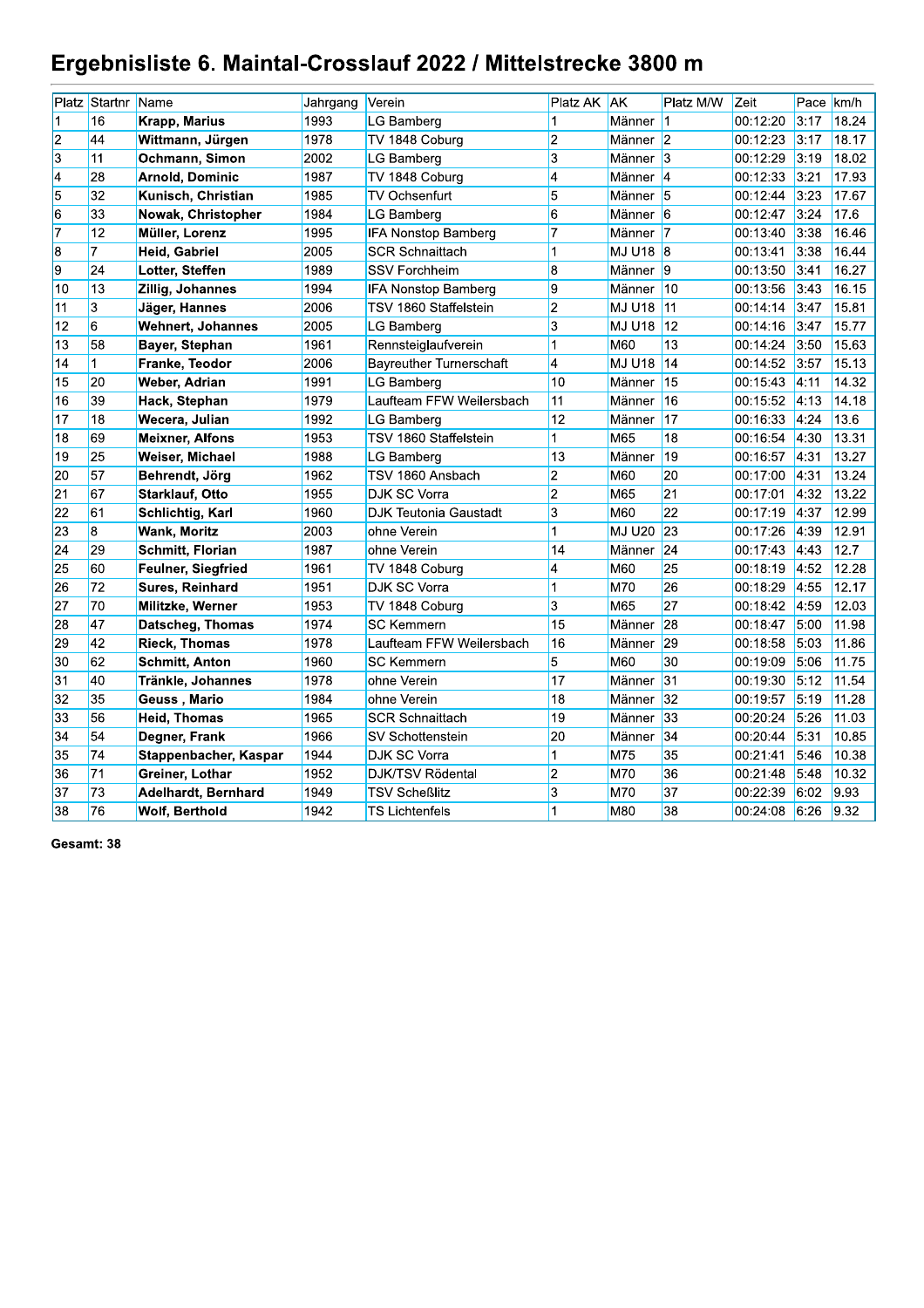## Results list for the 6. Maintal-Crosslauf 2022 / Mittelstrecke 3800 m Team: Mittelstrecke Frauen

**Special classification:** 

## 1. SC Kemmern

### Result: 66

| <b>bib</b> | Iname                | vear | lak             | result | result ak | result mw | pace  | <b>speed</b> | time     |
|------------|----------------------|------|-----------------|--------|-----------|-----------|-------|--------------|----------|
| 110        | Pflaum, Kathrin      | 2002 | Frauen          | 15     |           |           | 4:00  | 14.98        | 00.15:01 |
| <b>46</b>  | Glöckner, Manuela    | 1976 | <b>W45</b>      | 18     |           |           | 4:21  | 13.78        | 00:16:20 |
| 49         | Eigner-Loch, Martina | 1971 | W <sub>50</sub> | 33     |           |           | 14:47 | 12.5         | 00:18:00 |

## 2. TV 1848 Coburg

#### Result: 120

| <b>l</b> bib | Iname           | vear | lak            | <b></b> result | result ak | result mw | pace | speed | <b>I</b> time |
|--------------|-----------------|------|----------------|----------------|-----------|-----------|------|-------|---------------|
| 150          | Köpenick, Diana | 1970 | <b>W50</b>     | 32             |           |           | 4:44 | 12.65 | 00:17:47      |
| l2           | Fischer, Lena   | 2006 | <b>IWJ U18</b> | 38             |           | ں ا       | 4:54 | 12.24 | 00:18:23      |
| 66           | Christ. Daniela | 1956 | <b>W65</b>     | 50             |           |           | 5:31 | 10.86 | 00:20:43      |

## 3. SC Kemmern

### **Result: 123**

| lbib | Iname                  | vear | lak             | result    | result ak | result<br>mw | pace | <b>speed</b> | <b>Itime</b> |
|------|------------------------|------|-----------------|-----------|-----------|--------------|------|--------------|--------------|
| 123  | Postler, Nicole        | 1990 | Frauen          | 36        |           | . .          | 4:52 | 12.31        | 00:18:17     |
| 151  | Geli<br>Nehr.          | 1968 | <b>W50</b>      | 43        |           |              | 5:04 | 11.83        | 00:19:01     |
| 153  | Christine<br>้'Geuß. เ | 1966 | W <sub>55</sub> | <b>44</b> |           |              | 5:05 | 11<br>.      | 00:19:07     |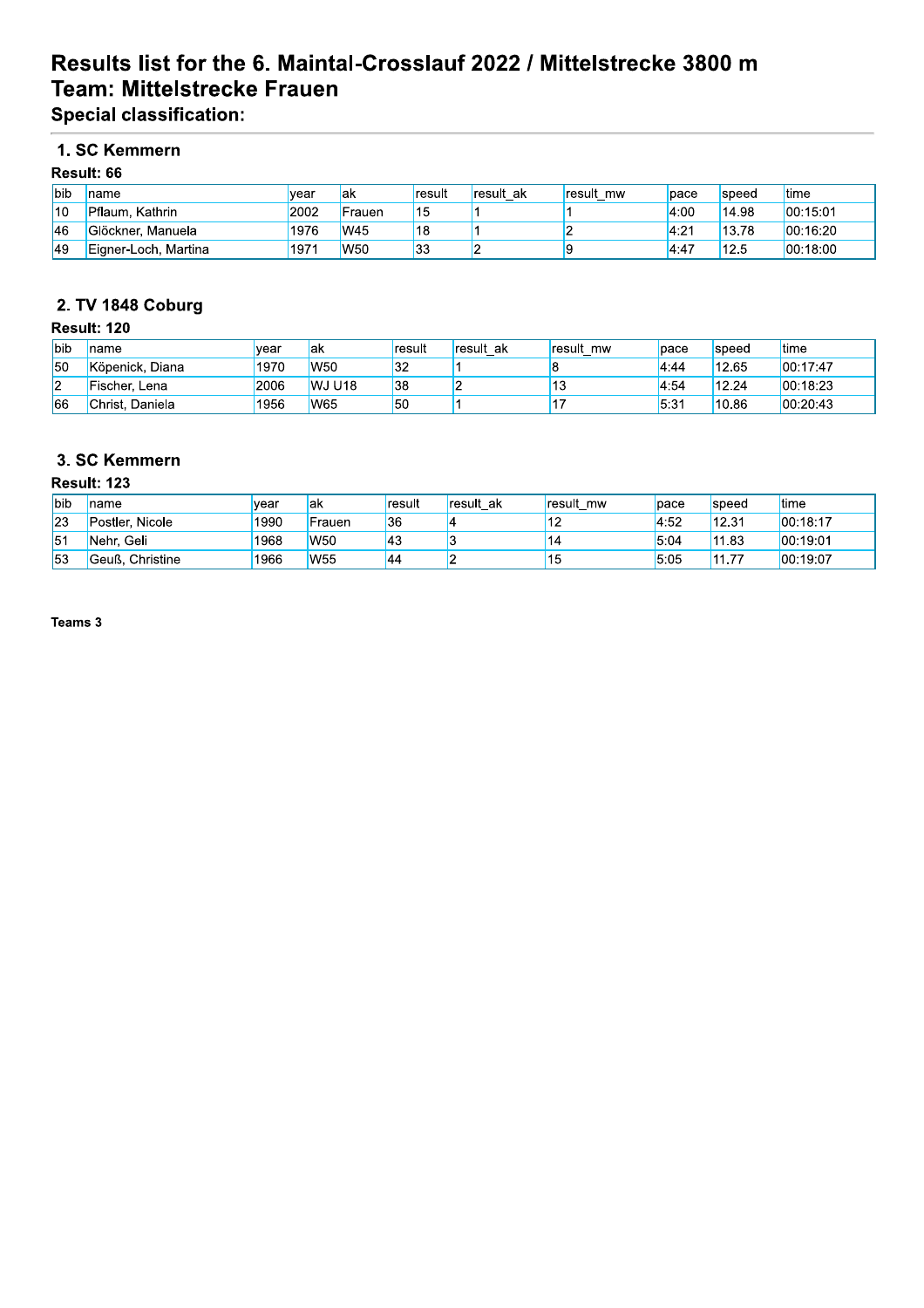## Results list for the 6. Maintal-Crosslauf 2022 / Mittelstrecke 3800 m Team: Mittelstrecke Männer

**Special classification:** 

## 1. LG Bamberg

### Result: 10

| <b>l</b> bib | Iname              | vear | lak           | result | <b>result</b> ak | result mw | pace | speed | <b>Itime</b> |
|--------------|--------------------|------|---------------|--------|------------------|-----------|------|-------|--------------|
| 116          | Krapp, Marius      | 1993 | <b>Männer</b> |        |                  |           | 3:17 | 18.24 | 00:12:20     |
| $\vert$ 11   | Ochmann, Simon     | 2002 | <b>Männer</b> |        |                  |           | 3:19 | 18.02 | 00.12.29     |
| 133          | Nowak, Christopher | 1984 | <b>Männer</b> |        | ll.              |           | 3:24 | 17.6  | 00.12.47     |

## 2. TV 1848 Coburg

#### Result: 43

| <b>bib</b> | Iname              | <b>vear</b> | lak    | result | result ak | result mw | pace | speed | time     |
|------------|--------------------|-------------|--------|--------|-----------|-----------|------|-------|----------|
| 144        | Wittmann, Jürgen   | 1978        | Männer |        |           |           | 3:17 | 18.17 | 00:12:23 |
| 28         | Arnold, Dominic    | 1987        | Männer |        |           |           | 3:21 | 17.93 | 00:12:33 |
| <b>60</b>  | Feulner, Siegfried | 1961        | M60    | 137    |           | 25        | 4:52 | 12.28 | 00:18:19 |

### 3. LG Bamberg

### Result: 47

| <b>l</b> bib | Iname             | wear | lak                | result | result ak | result mw | pace | <i>speed</i> | <b>I</b> time |
|--------------|-------------------|------|--------------------|--------|-----------|-----------|------|--------------|---------------|
| 6            | Wehnert. Johannes | 2005 | MJ U <sub>18</sub> | 12     |           | . .       | 3:47 | 15.77        | 100:14:16     |
| <b>20</b>    | Weber, Adrian     | 1991 | Männer             | 16     | 10        |           | 4:11 | 14.32        | 00:15:43      |
| 118          | Wecera, Julian    | 1992 | Männer             | 19     | '12       |           | 4:24 | 13.6         | 100:16:33     |

## 4. DJK SC Vorra

#### Result: 119

| <b>l</b> bib | <b>Iname</b>          | <b>Ivear</b> | lak | <b>result</b> | <b>result</b> ak | result mw | <b>Dace</b> | speed  | <b>I</b> time |
|--------------|-----------------------|--------------|-----|---------------|------------------|-----------|-------------|--------|---------------|
| 167          | Starklauf, Otto       | 1955         | M65 | 26            |                  | L.        | 4:32        | 13.22  | 00:17:01      |
| 172          | Sures. Reinhard       | 1951         | M70 | 39            |                  | 26        | 14:55       | 112.17 | 00:18:29      |
| 74           | Stappenbacher, Kaspar | 1944         | M75 | 54            |                  | 35        | 5:46        | 10.38  | 00:21:41      |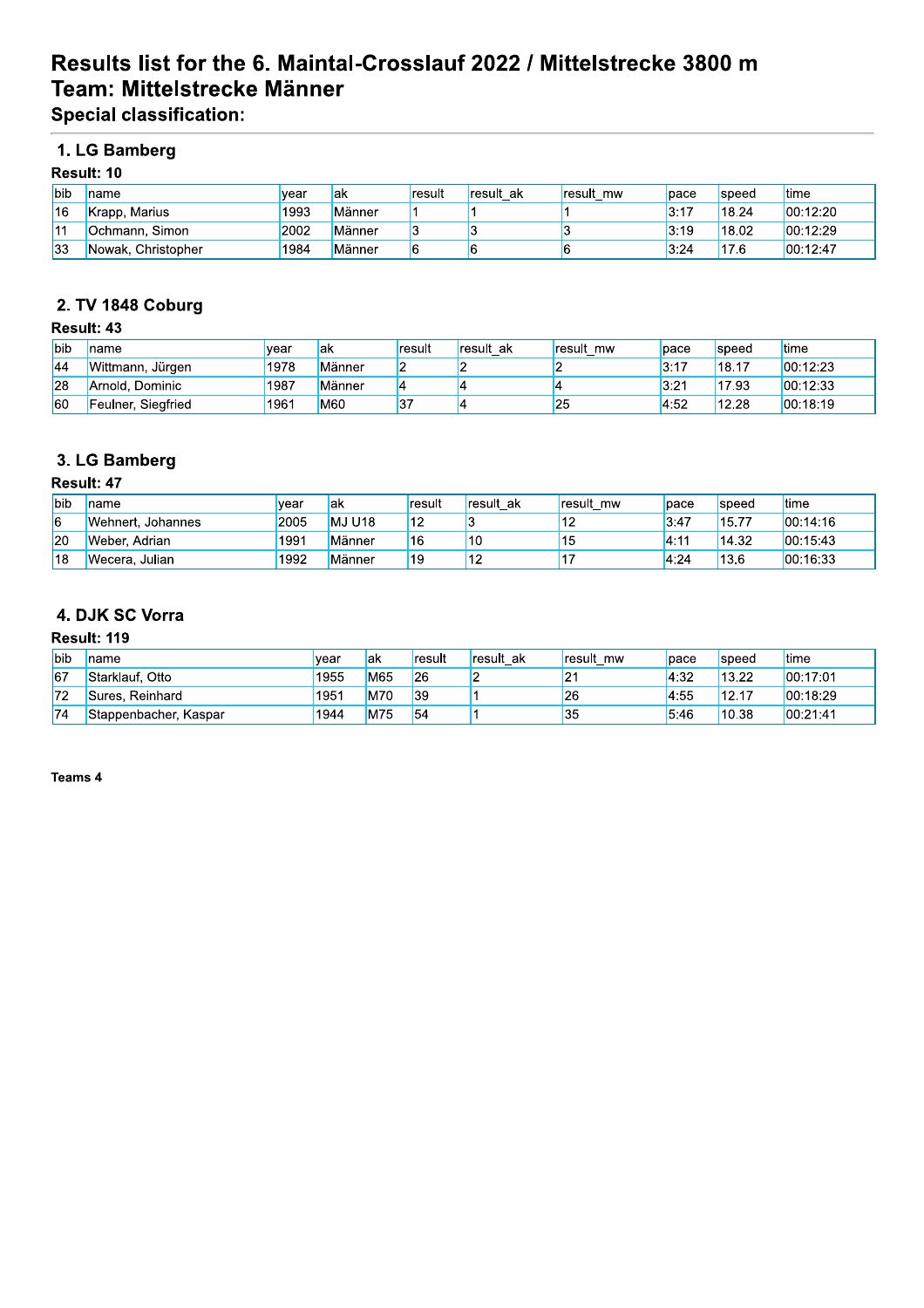# Ergebnisliste 6. Maintal-Crosslauf 2022 / Jugend U14/U16 2500 m

|                | Platz Startnr Name |                           | Jahrgang | Verein                            | Platz AK                | <b>JAK</b>         | Platz M/W      | Zeit     | Pace km/h |       |
|----------------|--------------------|---------------------------|----------|-----------------------------------|-------------------------|--------------------|----------------|----------|-----------|-------|
| 11             | 276                | <b>Kaebel, Tom</b>        | 2008     | TV 1848 Coburg                    |                         | MJ U <sub>16</sub> | 1              | 00:08:47 | 3:30      | 17.08 |
| $\overline{2}$ | 287                | Freudenberger, Tim        | 2007     | LSC Höchstadt/Aisch               | $\overline{2}$          | MJ U16             | $\overline{2}$ | 00:08:48 | 3:31      | 17.05 |
| 3              | 278                | Röseler, Lenz-Valentin    | 2008     | TV 1848 Coburg                    | 3                       | MJ U <sub>16</sub> | 13             | 00:09:01 | 3:36      | 16.64 |
| 4              | 285                | Wölfel, David             | 2007     | TV 1848 Coburg                    | 4                       | MJ U <sub>16</sub> | $\vert$ 4      | 00:09:03 | 3:37      | 16.57 |
| 5              | 273                | Hof, Joseph               | 2009     | TV 1848 Erlangen                  | 1                       | MK U14 5           |                | 00:09:05 | 3:37      | 16.51 |
| 6              | 274                | <b>Wachter, Joris</b>     | 2008     | <b>SCR Schnaittach</b>            | 5                       | MJ U16             | $\overline{6}$ | 00:09:48 | 3:55      | 15.31 |
| $\overline{7}$ | 270                | Riehlein, Janis           | 2009     | TV 1848 Coburg                    | $\overline{2}$          | MK U14 7           |                | 00:09:48 | 3:55      | 15.31 |
| 8              | 271                | <b>Bauer, Smilla</b>      | 2009     | <b>TSV Bad Rodach</b>             | 1                       | WK U14 1           |                | 00:09:55 | 3:58      | 15.13 |
| 9              | 277                | <b>Brunnecker, Yannis</b> | 2008     | LG Bamberg                        | 6                       | MJ U16             | 8              | 00:09:56 | 3:58      | 15.1  |
| 10             | 269                | Wecera, Ben               | 2009     | <b>SV Schwaig</b>                 | 3                       | MK U14 9           |                | 00:09:58 | 3:59      | 15.05 |
| 11             | 280                | Löffler, Finn             | 2008     | <b>TSV Bad Rodach</b>             | $\overline{7}$          | MJ U16             | 10             | 00:10:06 | 4:02      | 14.85 |
| 12             | 286                | Nüsslein, Phil            | 2007     | <b>TSV Hemhofen</b>               | 8                       | MJ U <sub>16</sub> | 11             | 00:10:07 | 4:02      | 14.83 |
| 13             | 268                | Schulze, Anton Kasimir    | 2009     | TV 1848 Coburg                    | $\overline{\mathbf{4}}$ | MK U14             | 12             | 00:10:13 | 4:05      | 14.68 |
| 14             | 266                | Lorenz, Till              | 2009     | <b>TSV Bad Rodach</b>             | 5                       | MK U14             | 13             | 00:10:22 | 14:09     | 14.47 |
| 15             | 279                | <b>Oppelt, Hannes</b>     | 2008     | <b>SV Walsdorf Leichtathletik</b> | 9                       | MJ U16             | 14             | 00:10:52 | 4:20      | 13.8  |
| 16             | 267                | Schlosser, Leonie         | 2009     | <b>SCR Schnaittach</b>            | $\overline{c}$          | <b>WK U14 2</b>    |                | 00:10:53 | 4:20      | 13.78 |
| 17             | 256                | Dittrich, Georg           | 2010     | TV 1848 Coburg                    | 6                       | MK U <sub>14</sub> | 15             | 00:10:55 | 4:22      | 13.74 |
| 18             | 258                | Loch, Elias               | 2010     | <b>MTV Bamberg</b>                | $\overline{7}$          | MK U14             | 16             | 00:11:00 | 4:24      | 13.64 |
| 19             | 263                | Krome, Henriette          | 2009     | ohne Verein                       | 3                       | <b>WK U14</b> 3    |                | 00:11:02 | 4:24      | 13.6  |
| 20             | 284                | Krome, Helene             | 2007     | ohne Verein                       | 1                       | <b>WJ U16</b> 4    |                | 00:11:25 | 4:34      | 13.14 |
| 21             | 281                | Schrameyer, Lina Sophie   | 2008     | <b>TSV Hemhofen</b>               | $\overline{c}$          | <b>WJ U16</b>      | -15            | 00:11:30 | 4:35      | 13.04 |
| 22             | 252                | Kromer, Michael           | 2010     | SV Waizendorf                     | 8                       | MK U <sub>14</sub> | 17             | 00:11:34 | 4:37      | 12.97 |
| 23             | 262                | Stretz, Frieda            | 2009     | 1.FC Neubrunn                     | 4                       | WK U14 6           |                | 00:11:39 | 4:39      | 12.88 |
| 24             | 254                | Hellmuth, Maximilian      | 2010     | <b>TSV 1860 Staffelstein</b>      | 9                       | MK U14             | 18             | 00:11:44 | 14:41     | 12.78 |
| 25             | 265                | Teodorovic, Milo          | 2009     | TV 1848 Coburg                    | 10                      | MK U14             | 19             | 00:11:52 | 4:45      | 12.64 |
| 26             | 272                | Meisel, Eva               | 2009     | <b>ASV Triathlon Kulmbach</b>     | 5                       | <b>WK U14 7</b>    |                | 00:12:01 | 14:48     | 12.48 |
| 27             | 259                | Hain, Lina                | 2010     | Zabelstein Runners                | 6                       | <b>WK U14 8</b>    |                | 00:12:46 | 5:06      | 11.75 |
| 28             | 260                | Kraus, Elisabeta          | 2010     | <b>SV</b> Waizendorf              | $\overline{7}$          | WK U14 9           |                | 00:13:34 | 5:25      | 11.06 |
| 29             | 257                | Hohmann, Karla            | 2010     | <b>LG Bamberg</b>                 | 8                       | WK U14 10          |                | 00:15:12 | 6:04      | 9.87  |
| 30             | 261                | Klose, Marie              | 2009     | LG Bamberg                        | 9                       | WK U14 11          |                | 00:15:27 | 6:10      | 9.71  |
| 31             | 264                | Gaffron, Lara             | 2009     | <b>SCR Schnaittach</b>            | 10                      | <b>WK U14</b>      | $ 12\rangle$   | 00:15:30 | 6:12      | 9.68  |
| 32             | 275                | Hammerschmidt, Lina       | 2008     | <b>SC Kemmern</b>                 | 3                       | <b>WJ U16</b>      | 13             | 00:15:30 | 6:12      | 9.68  |
| 33             | 251                | Penzler, Leon             | 2010     | Zabelstein Runners                | 11                      | MK U14 20          |                | 00:16:19 | 6:31      | 9.19  |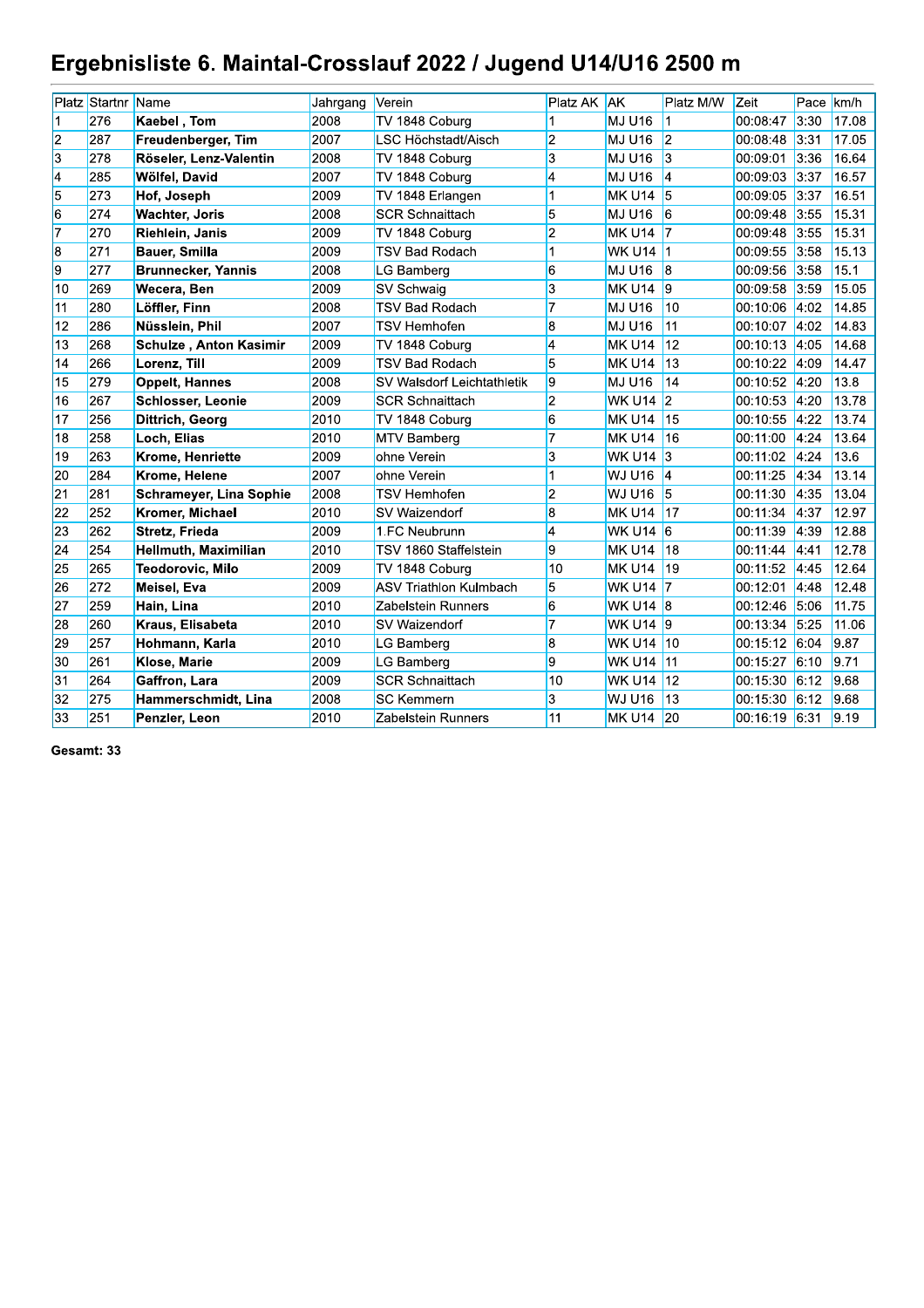## Ergebnisliste 6. Maintal-Crosslauf 2022 / Kinder U12 1250 m

|                         | Platz Startnr Name |                           | Jahrgang | Verein                        | Platz AK                 | <b>AK</b>       | Platz M/W               | Zeit     | Pace | km/h  |
|-------------------------|--------------------|---------------------------|----------|-------------------------------|--------------------------|-----------------|-------------------------|----------|------|-------|
| 1                       | 238                | Jackson, Dean             | 2011     | <b>TSV Hemhofen</b>           | 1                        | M <sub>11</sub> | $\mathbf{1}$            | 00:04:40 | 3:43 | 16.07 |
| $\overline{2}$          | 244                | Kaiser, Max               | 2011     | <b>TSV Hemhofen</b>           | $\overline{2}$           | M <sub>11</sub> | $\overline{2}$          | 00:04:44 | 3:47 | 15.85 |
| $\overline{\mathbf{3}}$ | 224                | <b>Bougatf, Raphael</b>   | 2011     | <b>SC Kemmern</b>             | 3                        | M <sub>11</sub> | $\overline{3}$          | 00:05:06 | 4:04 | 14.71 |
| $\overline{4}$          | 213                | Dittrich, Johann          | 2012     | TV 1848 Coburg                | $\mathbf{1}$             | M <sub>10</sub> | 4                       | 00:05:09 | 4:07 | 14.56 |
| $\overline{5}$          | 229                | Rogmans, Timon            | 2011     | SV Walsdorf Leichtathletik    | $\overline{\phantom{a}}$ | M11             | 5                       | 00:05:21 | 4:16 | 14.02 |
| $\overline{6}$          | 207                | Karow, Fabian             | 2012     | ohne Verein                   | $\overline{2}$           | M <sub>10</sub> | $\overline{6}$          | 00.05.22 | 4:17 | 13.98 |
| 7                       | 233                | Sowada, Johann            | 2011     | Zabelstein Runners            | 5                        | M11             | $\overline{7}$          | 00:05:23 | 4:18 | 13.93 |
| $\overline{\mathbf{8}}$ | 212                | <b>Greiner, David</b>     | 2012     | TSV 1860 Staffelstein         | $\overline{\mathbf{3}}$  | M <sub>10</sub> | $\vert 8$               | 00:05:24 | 4:19 | 13.89 |
| 9                       | 216                | Adam, Sophie              | 2012     | <b>SV Waizendorf</b>          | $\mathbf{1}$             | W10             | $\vert$ 1               | 00:05:28 | 4:22 | 13.72 |
| 10                      | 202                | <b>Reichel, Toni</b>      | 2012     | Triathlon & Vegan Team        | $\overline{\bf{4}}$      | M <sub>10</sub> | $\vert$ 9               | 00:05:30 | 4:24 | 13.64 |
| 11                      | 223                | Krome, Friederike         | 2011     | ohne Verein                   | $\mathbf{1}$             | W11             | $\overline{2}$          | 00:05:32 | 4:25 | 13.55 |
| 12                      | 225                | Gasteiger, Johanna        | 2011     | <b>TSV Ebermannstadt</b>      | $\overline{2}$           | W11             | $\vert$ 3               | 00:05:35 | 4:28 | 13.43 |
| 13                      | 206                | Menzel, Stella            | 2012     | <b>TSV Mönchröden</b>         | $\overline{2}$           | W10             | $\overline{4}$          | 00:05:36 | 4:28 | 13.39 |
| 14                      | 237                | Wächter, Maike            | 2011     | Zabelstein Runners            | 3                        | W11             | 5                       | 00:05:37 | 4:29 | 13.35 |
| 15                      | 215                | Hocke, Lennard            | 2012     | ohne Verein                   | $\overline{5}$           | M <sub>10</sub> | 10                      | 00:05:39 | 4:31 | 13.27 |
| 16                      | 226                | Hain, Phil                | 2011     | Zabelstein Runners            | 6                        | M11             | $\overline{11}$         | 00:05:40 | 4:31 | 13.24 |
| 17                      | 219                | <b>Breunig, Hannes</b>    | 2011     | ohne Verein                   | $\overline{7}$           | M11             | 12                      | 00:05:40 | 4:31 | 13.24 |
| 18                      | 228                | Voit, Zoe                 | 2011     | Zabelstein Runners            | 4                        | W11             | 6                       | 00:05:41 | 4:32 | 13.2  |
| 19                      | 245                | <b>Kiel, Elias</b>        | 2011     | TSV 1860 Staffelstein         | $\bf{8}$                 | M <sub>11</sub> | 13                      | 00:05:41 | 4:32 | 13.2  |
| 20                      | 205                | Hemmerlein, Lenz          | 2012     | <b>TSV 1860 Staffelstein</b>  | $\overline{6}$           | M <sub>10</sub> | 14                      | 00:05:42 | 4:33 | 13.16 |
| 21                      | 209                | Dietz, Fiona              | 2012     | TSV 1860 Staffelstein         | 3                        | W10             | $\overline{7}$          | 00:05:44 | 4:35 | 13.08 |
| 22                      | 210                | Paetow, Mathilde          | 2012     | SV Waizendorf                 | 4                        | W10             | $\overline{\mathbf{8}}$ | 00:05:45 | 4:35 | 13.04 |
| 23                      | 204                | Wächter, Michael          | 2012     | Zabelstein Runners            | $\overline{7}$           | M <sub>10</sub> | $\overline{15}$         | 00:05:48 | 4:38 | 12.93 |
| $\overline{24}$         | 241                | Geuss, Lias               | 2011     | Zabelstein Runners            | $\overline{9}$           | M11             | 16                      | 00:05:51 | 4:40 | 12.82 |
| 25                      | 222                | <b>Faber, Theo</b>        | 2011     | <b>SV Waizendorf</b>          | 10                       | M <sub>11</sub> | 17                      | 00:05:52 | 4:41 | 12.78 |
| 26                      | 239                | Nüsslein, Joshua          | 2011     | <b>TSV Hemhofen</b>           | $\overline{11}$          | M <sub>11</sub> | 18                      | 00:05:53 | 4:42 | 12.75 |
| $\overline{27}$         | 208                | <b>Barth, Marius</b>      | 2012     | SV Walsdorf Leichtathletik    | 8                        | M <sub>10</sub> | 19                      | 00:05:55 | 4:43 | 12.68 |
| 28                      | 221                | Rahm, Leonard             | 2011     | ohne Verein                   | 12                       | M <sub>11</sub> | 20                      | 00:05:55 | 4:43 | 12.68 |
| 29                      | 234                | Fischer-Mahr, Emmi        | 2011     | <b>TSV Sonnefeld</b>          | 5                        | W11             | $\overline{9}$          | 00:05:58 | 4:46 | 12.57 |
| 30                      | 211                | Zeilmann, Lena-Marie      | 2012     | <b>TSV Ebermannstadt</b>      | 5                        | W10             | 10                      | 00:06:10 | 4:55 | 12.16 |
| 31                      | 217                | Schmitt, Adrian           | 2012     | <b>SC Kemmern</b>             | $\overline{9}$           | M <sub>10</sub> | 21                      | 00:06:13 | 4:58 | 12.06 |
| 32                      | 203                | Jankowski, Lena           | 2012     | <b>SV Waizendorf</b>          | 6                        | W10             | 11                      | 00:06:15 | 5:00 | 12    |
| 33                      | 214                | Köster, Lorenz            | 2012     | ohne Verein                   | 10                       | M <sub>10</sub> | 22                      | 00:06:19 | 5:02 | 11.87 |
| 34                      | 218                | Sun, Leonie               | 2012     | ohne Verein                   | $\overline{7}$           | W10             | $\overline{12}$         | 00:06:21 | 5:04 | 11.81 |
| 35                      | 243                | Sevinc, Melis             | 2011     | <b>TV Schwürbitz</b>          | $6\overline{6}$          | W11             | 13                      | 00:06:22 | 5:05 | 11.78 |
| 36                      | 242                | Morgenroth, Alexandra     | 2011     | <b>SV Waizendorf</b>          | $\overline{7}$           | W11             | 14                      | 00:06:23 | 5:06 | 11.75 |
| 37                      | 231                | Oppelt, Lara              | 2011     | SV Walsdorf Leichtathletik    | $\bf{8}$                 | W11             | 15                      | 00:06:25 | 5:07 | 11.69 |
| 38                      | 236                | Eisele, Lena              | 2011     | <b>TV Schwürbitz</b>          | $\overline{9}$           | W11             | 16                      | 00:06:26 | 5:09 | 11.66 |
| 39                      | 230                | Schnös, Luca              | 2011     | <b>Zabelstein Runners</b>     | 13                       | M <sub>11</sub> | 23                      | 00:06:43 | 5:22 | 11.17 |
| 40                      | 201                | <b>Meisel, Anton</b>      | 2012     | <b>ASV Triathlon Kulmbach</b> | 11                       | M <sub>10</sub> | 24                      | 00:06:46 | 5:24 | 11.08 |
| 41                      | 240                | <b>Gampert, Lilly</b>     | 2011     | <b>TV Schwürbitz</b>          | 10                       | W11             | 17                      | 00:06:55 | 5:31 | 10.84 |
| 42                      | 232                | <b>Barocke, Finn-Mika</b> | 2011     | <b>TSV Mönchröden</b>         | 14                       | M11             | 25                      | 00:07:25 | 5:55 | 10.11 |